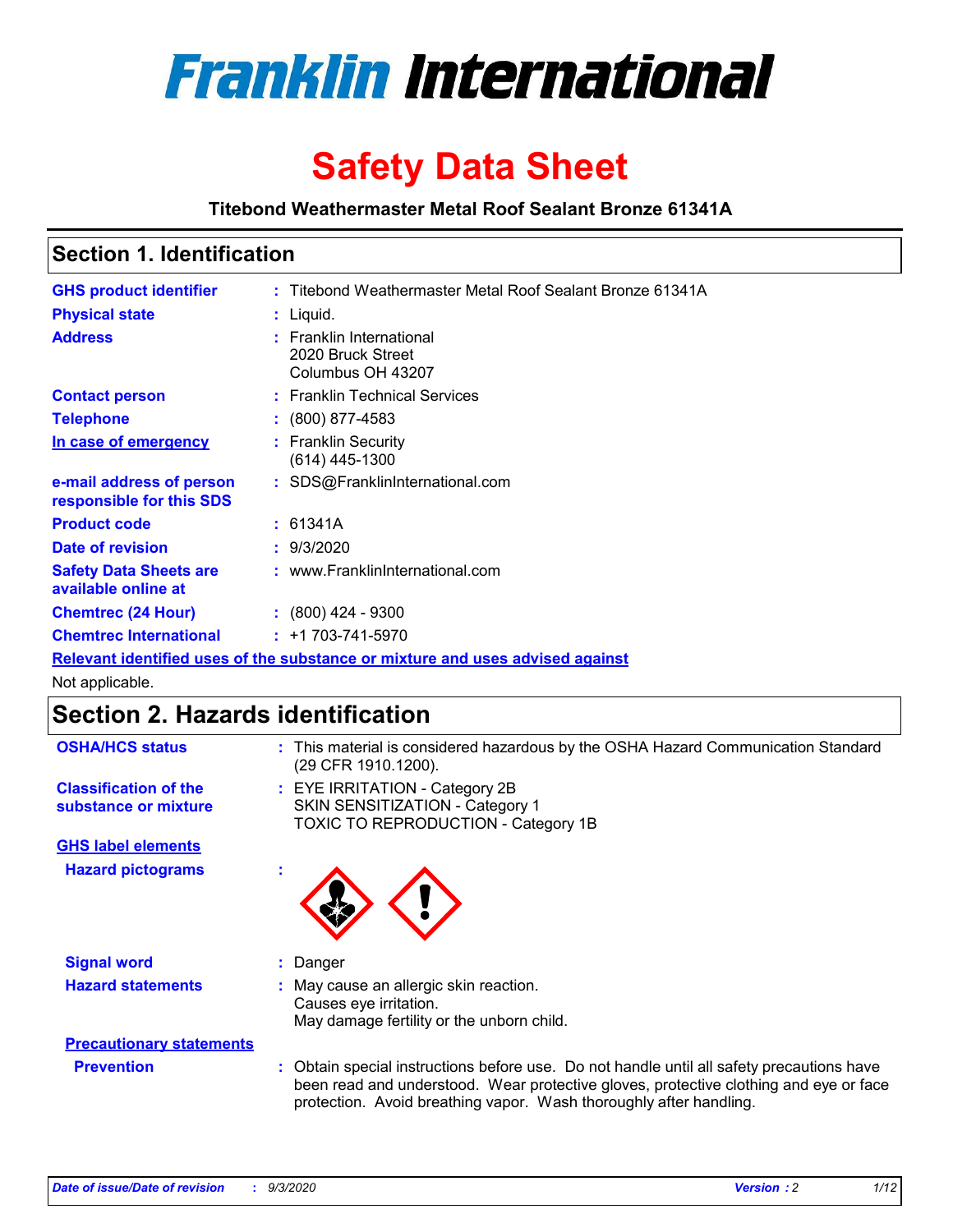### **Section 2. Hazards identification**

| <b>Response</b>                            | : IF exposed or concerned: Get medical advice or attention. Wash contaminated clothing<br>before reuse. IF ON SKIN: Wash with plenty of water. IF IN EYES: Rinse cautiously<br>with water for several minutes. Remove contact lenses, if present and easy to do.<br>Continue rinsing. If eye irritation persists: Get medical advice or attention. |
|--------------------------------------------|----------------------------------------------------------------------------------------------------------------------------------------------------------------------------------------------------------------------------------------------------------------------------------------------------------------------------------------------------|
| <b>Storage</b>                             | : Store locked up.                                                                                                                                                                                                                                                                                                                                 |
| <b>Disposal</b>                            | : Dispose of contents and container in accordance with all local, regional, national and<br>international regulations.                                                                                                                                                                                                                             |
| <b>Hazards not otherwise</b><br>classified | : Product generates methanol during cure.                                                                                                                                                                                                                                                                                                          |

# **Section 3. Composition/information on ingredients**

| <b>Substance/mixture</b> |  | : Mixture |
|--------------------------|--|-----------|
|--------------------------|--|-----------|

| <b>Ingredient name</b>       | $\frac{9}{6}$ | <b>CAS number</b> |
|------------------------------|---------------|-------------------|
| 3-aminopropyltriethoxysilane | ≤3            | 919-30-2          |
| Dibutyltin dilaurate         | ∣≤0.3         | 77-58-7           |

Any concentration shown as a range is to protect confidentiality or is due to batch variation.

**There are no additional ingredients present which, within the current knowledge of the supplier and in the concentrations applicable, are classified as hazardous to health or the environment and hence require reporting in this section.**

**Occupational exposure limits, if available, are listed in Section 8.**

### **Section 4. First aid measures**

| <b>Description of necessary first aid measures</b> |                                                                                                                                                                                                                                                                                                                                                                                                                                                                                                                                                                                                                                                                                                                                                                           |
|----------------------------------------------------|---------------------------------------------------------------------------------------------------------------------------------------------------------------------------------------------------------------------------------------------------------------------------------------------------------------------------------------------------------------------------------------------------------------------------------------------------------------------------------------------------------------------------------------------------------------------------------------------------------------------------------------------------------------------------------------------------------------------------------------------------------------------------|
| <b>Eye contact</b>                                 | : Immediately flush eyes with plenty of water, occasionally lifting the upper and lower<br>eyelids. Check for and remove any contact lenses. Continue to rinse for at least 10<br>minutes. If irritation persists, get medical attention.                                                                                                                                                                                                                                                                                                                                                                                                                                                                                                                                 |
| <b>Inhalation</b>                                  | : Remove victim to fresh air and keep at rest in a position comfortable for breathing. If<br>not breathing, if breathing is irregular or if respiratory arrest occurs, provide artificial<br>respiration or oxygen by trained personnel. It may be dangerous to the person providing<br>aid to give mouth-to-mouth resuscitation. Get medical attention. If unconscious, place<br>in recovery position and get medical attention immediately. Maintain an open airway.<br>Loosen tight clothing such as a collar, tie, belt or waistband. In case of inhalation of<br>decomposition products in a fire, symptoms may be delayed. The exposed person may<br>need to be kept under medical surveillance for 48 hours.                                                       |
| <b>Skin contact</b>                                | : Wash with plenty of soap and water. Remove contaminated clothing and shoes. Wash<br>contaminated clothing thoroughly with water before removing it, or wear gloves.<br>Continue to rinse for at least 10 minutes. Get medical attention. In the event of any<br>complaints or symptoms, avoid further exposure. Wash clothing before reuse. Clean<br>shoes thoroughly before reuse.                                                                                                                                                                                                                                                                                                                                                                                     |
| <b>Ingestion</b>                                   | : Wash out mouth with water. Remove dentures if any. Remove victim to fresh air and<br>keep at rest in a position comfortable for breathing. If material has been swallowed and<br>the exposed person is conscious, give small quantities of water to drink. Stop if the<br>exposed person feels sick as vomiting may be dangerous. Do not induce vomiting<br>unless directed to do so by medical personnel. If vomiting occurs, the head should be<br>kept low so that vomit does not enter the lungs. Get medical attention. Never give<br>anything by mouth to an unconscious person. If unconscious, place in recovery position<br>and get medical attention immediately. Maintain an open airway. Loosen tight clothing<br>such as a collar, tie, belt or waistband. |
| Most important symptoms/effects, acute and delayed |                                                                                                                                                                                                                                                                                                                                                                                                                                                                                                                                                                                                                                                                                                                                                                           |
| <b>Potential acute health effects</b>              |                                                                                                                                                                                                                                                                                                                                                                                                                                                                                                                                                                                                                                                                                                                                                                           |
| <b>Eye contact</b>                                 | : May cause eye irritation.                                                                                                                                                                                                                                                                                                                                                                                                                                                                                                                                                                                                                                                                                                                                               |
| <b>Inhalation</b>                                  | : No known significant effects or critical hazards.                                                                                                                                                                                                                                                                                                                                                                                                                                                                                                                                                                                                                                                                                                                       |
|                                                    |                                                                                                                                                                                                                                                                                                                                                                                                                                                                                                                                                                                                                                                                                                                                                                           |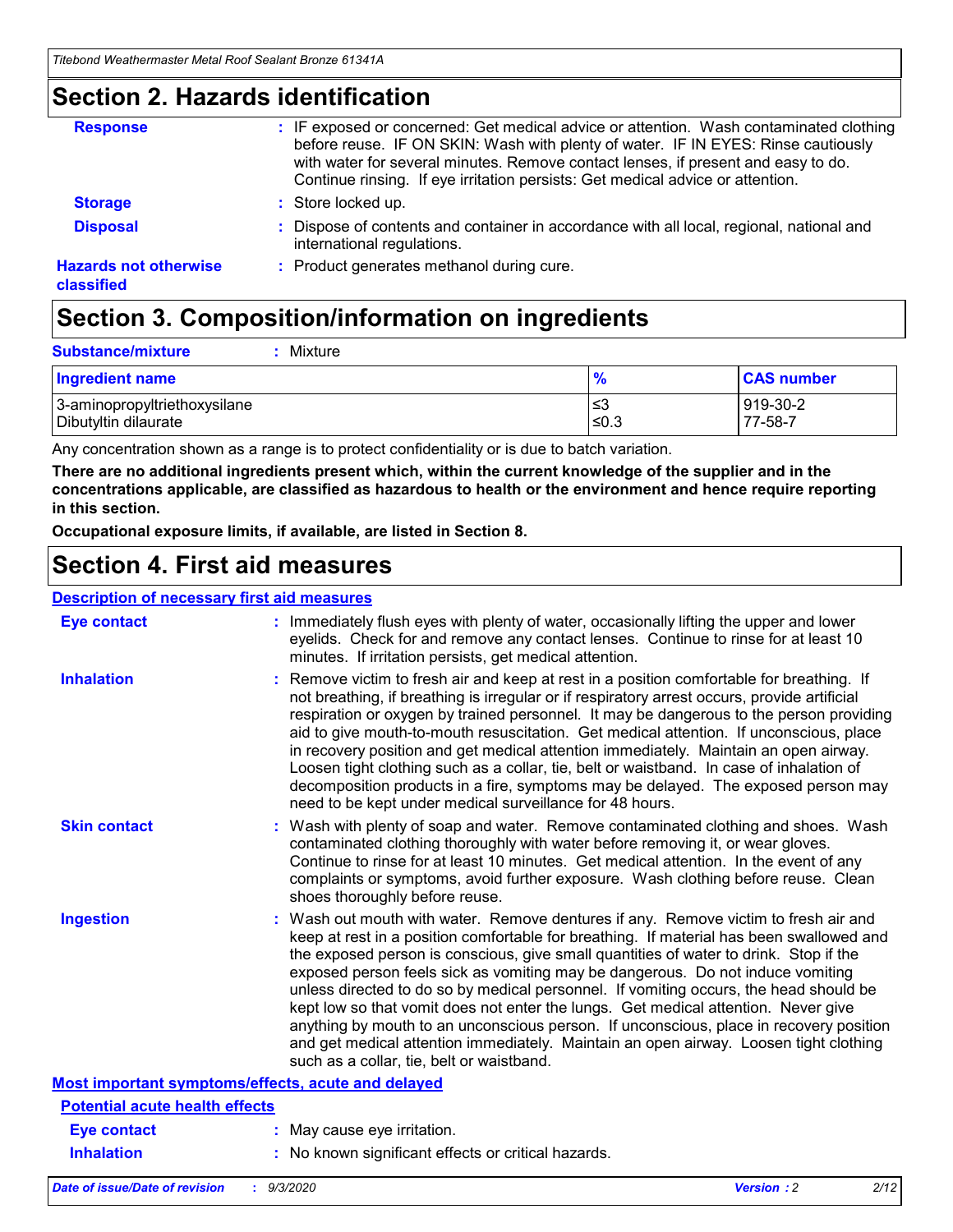| Titebond Weathermaster Metal Roof Sealant Bronze 61341A<br><b>Section 4. First aid measures</b> |                                                                                                                                                                                                                                                                                                                                                                                                                 |
|-------------------------------------------------------------------------------------------------|-----------------------------------------------------------------------------------------------------------------------------------------------------------------------------------------------------------------------------------------------------------------------------------------------------------------------------------------------------------------------------------------------------------------|
| <b>Skin contact</b>                                                                             | : May cause skin irritation.                                                                                                                                                                                                                                                                                                                                                                                    |
| <b>Ingestion</b>                                                                                | : No known significant effects or critical hazards.                                                                                                                                                                                                                                                                                                                                                             |
| <b>Over-exposure signs/symptoms</b>                                                             |                                                                                                                                                                                                                                                                                                                                                                                                                 |
| <b>Eye contact</b>                                                                              | : Adverse symptoms may include the following:<br>irritation<br>watering<br>redness                                                                                                                                                                                                                                                                                                                              |
| <b>Inhalation</b>                                                                               | : Adverse symptoms may include the following:<br>reduced fetal weight<br>increase in fetal deaths<br>skeletal malformations                                                                                                                                                                                                                                                                                     |
| <b>Skin contact</b>                                                                             | Adverse symptoms may include the following:<br>irritation<br>redness<br>reduced fetal weight<br>increase in fetal deaths<br>skeletal malformations                                                                                                                                                                                                                                                              |
| <b>Ingestion</b>                                                                                | : Adverse symptoms may include the following:<br>reduced fetal weight<br>increase in fetal deaths<br>skeletal malformations                                                                                                                                                                                                                                                                                     |
|                                                                                                 | Indication of immediate medical attention and special treatment needed, if necessary                                                                                                                                                                                                                                                                                                                            |
| <b>Notes to physician</b>                                                                       | : In case of inhalation of decomposition products in a fire, symptoms may be delayed.<br>The exposed person may need to be kept under medical surveillance for 48 hours.                                                                                                                                                                                                                                        |
| <b>Specific treatments</b>                                                                      | : No specific treatment.                                                                                                                                                                                                                                                                                                                                                                                        |
| <b>Protection of first-aiders</b>                                                               | : No action shall be taken involving any personal risk or without suitable training. If it is<br>suspected that fumes are still present, the rescuer should wear an appropriate mask or<br>self-contained breathing apparatus. It may be dangerous to the person providing aid to<br>give mouth-to-mouth resuscitation. Wash contaminated clothing thoroughly with water<br>before removing it, or wear gloves. |

**See toxicological information (Section 11)**

# **Section 5. Fire-fighting measures**

| <b>Extinguishing media</b>                               |                                                                                                                                                                                                     |
|----------------------------------------------------------|-----------------------------------------------------------------------------------------------------------------------------------------------------------------------------------------------------|
| <b>Suitable extinguishing</b><br>media                   | : Use an extinguishing agent suitable for the surrounding fire.                                                                                                                                     |
| <b>Unsuitable extinguishing</b><br>media                 | : None known.                                                                                                                                                                                       |
| <b>Specific hazards arising</b><br>from the chemical     | : In a fire or if heated, a pressure increase will occur and the container may burst.                                                                                                               |
| <b>Hazardous thermal</b><br>decomposition products       | : Decomposition products may include the following materials:<br>carbon dioxide<br>carbon monoxide<br>nitrogen oxides<br>metal oxide/oxides                                                         |
| <b>Special protective actions</b><br>for fire-fighters   | : Promptly isolate the scene by removing all persons from the vicinity of the incident if<br>there is a fire. No action shall be taken involving any personal risk or without suitable<br>training. |
| <b>Special protective</b><br>equipment for fire-fighters | Fire-fighters should wear appropriate protective equipment and self-contained breathing<br>apparatus (SCBA) with a full face-piece operated in positive pressure mode.                              |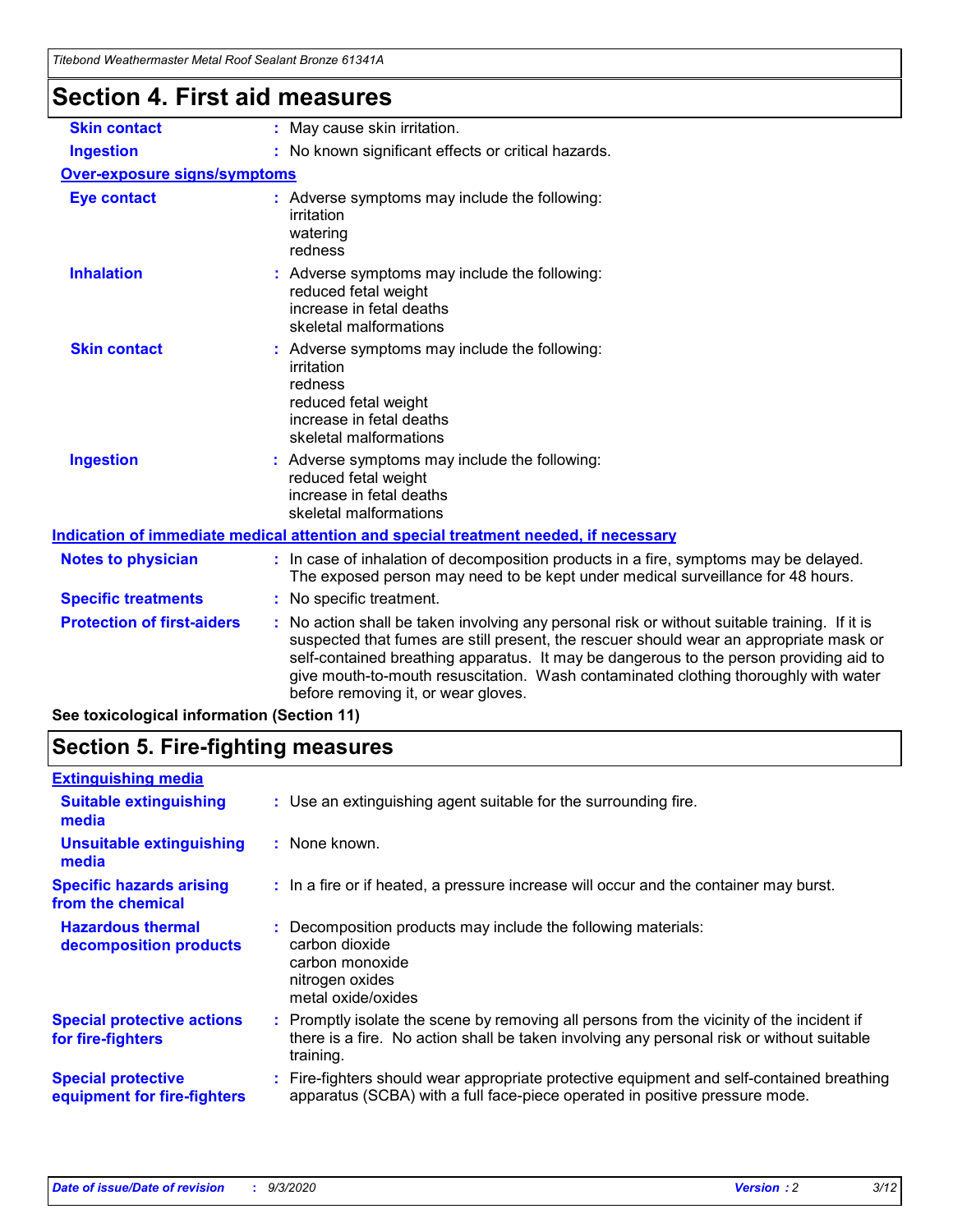### **Section 6. Accidental release measures**

|                                                              | <b>Personal precautions, protective equipment and emergency procedures</b>                                                                                                                                                                                                                                                                                                                                                                                                                                                                                                                                                                                                                                   |
|--------------------------------------------------------------|--------------------------------------------------------------------------------------------------------------------------------------------------------------------------------------------------------------------------------------------------------------------------------------------------------------------------------------------------------------------------------------------------------------------------------------------------------------------------------------------------------------------------------------------------------------------------------------------------------------------------------------------------------------------------------------------------------------|
| For non-emergency<br>personnel                               | : No action shall be taken involving any personal risk or without suitable training.<br>Evacuate surrounding areas. Keep unnecessary and unprotected personnel from<br>entering. Do not touch or walk through spilled material. Avoid breathing vapor or mist.<br>Provide adequate ventilation. Wear appropriate respirator when ventilation is<br>inadequate. Put on appropriate personal protective equipment.                                                                                                                                                                                                                                                                                             |
| For emergency responders                                     | : If specialized clothing is required to deal with the spillage, take note of any information in<br>Section 8 on suitable and unsuitable materials. See also the information in "For non-<br>emergency personnel".                                                                                                                                                                                                                                                                                                                                                                                                                                                                                           |
| <b>Environmental precautions</b>                             | : Avoid dispersal of spilled material and runoff and contact with soil, waterways, drains<br>and sewers. Inform the relevant authorities if the product has caused environmental<br>pollution (sewers, waterways, soil or air).                                                                                                                                                                                                                                                                                                                                                                                                                                                                              |
| <b>Methods and materials for containment and cleaning up</b> |                                                                                                                                                                                                                                                                                                                                                                                                                                                                                                                                                                                                                                                                                                              |
| <b>Small spill</b>                                           | : Stop leak if without risk. Move containers from spill area. Dilute with water and mop up<br>if water-soluble. Alternatively, or if water-insoluble, absorb with an inert dry material and<br>place in an appropriate waste disposal container. Dispose of via a licensed waste<br>disposal contractor.                                                                                                                                                                                                                                                                                                                                                                                                     |
| <b>Large spill</b>                                           | : Stop leak if without risk. Move containers from spill area. Approach release from<br>upwind. Prevent entry into sewers, water courses, basements or confined areas. Wash<br>spillages into an effluent treatment plant or proceed as follows. Contain and collect<br>spillage with non-combustible, absorbent material e.g. sand, earth, vermiculite or<br>diatomaceous earth and place in container for disposal according to local regulations<br>(see Section 13). Dispose of via a licensed waste disposal contractor. Contaminated<br>absorbent material may pose the same hazard as the spilled product. Note: see<br>Section 1 for emergency contact information and Section 13 for waste disposal. |

# **Section 7. Handling and storage**

#### **Precautions for safe handling**

| <b>Protective measures</b>                                                       | : Put on appropriate personal protective equipment (see Section 8). Persons with a<br>history of skin sensitization problems should not be employed in any process in which<br>this product is used. Avoid exposure - obtain special instructions before use. Avoid<br>exposure during pregnancy. Do not handle until all safety precautions have been read<br>and understood. Do not get in eyes or on skin or clothing. Do not ingest. Avoid<br>breathing vapor or mist. If during normal use the material presents a respiratory hazard,<br>use only with adequate ventilation or wear appropriate respirator. Keep in the original<br>container or an approved alternative made from a compatible material, kept tightly<br>closed when not in use. Empty containers retain product residue and can be hazardous.<br>Do not reuse container. |
|----------------------------------------------------------------------------------|--------------------------------------------------------------------------------------------------------------------------------------------------------------------------------------------------------------------------------------------------------------------------------------------------------------------------------------------------------------------------------------------------------------------------------------------------------------------------------------------------------------------------------------------------------------------------------------------------------------------------------------------------------------------------------------------------------------------------------------------------------------------------------------------------------------------------------------------------|
| <b>Advice on general</b><br>occupational hygiene                                 | : Eating, drinking and smoking should be prohibited in areas where this material is<br>handled, stored and processed. Workers should wash hands and face before eating,<br>drinking and smoking. Remove contaminated clothing and protective equipment before<br>entering eating areas. See also Section 8 for additional information on hygiene<br>measures.                                                                                                                                                                                                                                                                                                                                                                                                                                                                                    |
| <b>Conditions for safe storage,</b><br>including any<br><i>incompatibilities</i> | Store between the following temperatures: 0 to 120°C (32 to 248°F). Store in<br>accordance with local regulations. Store in original container protected from direct<br>sunlight in a dry, cool and well-ventilated area, away from incompatible materials (see<br>Section 10) and food and drink. Store locked up. Keep container tightly closed and<br>sealed until ready for use. Containers that have been opened must be carefully<br>resealed and kept upright to prevent leakage. Do not store in unlabeled containers.<br>Use appropriate containment to avoid environmental contamination. See Section 10 for<br>incompatible materials before handling or use.                                                                                                                                                                         |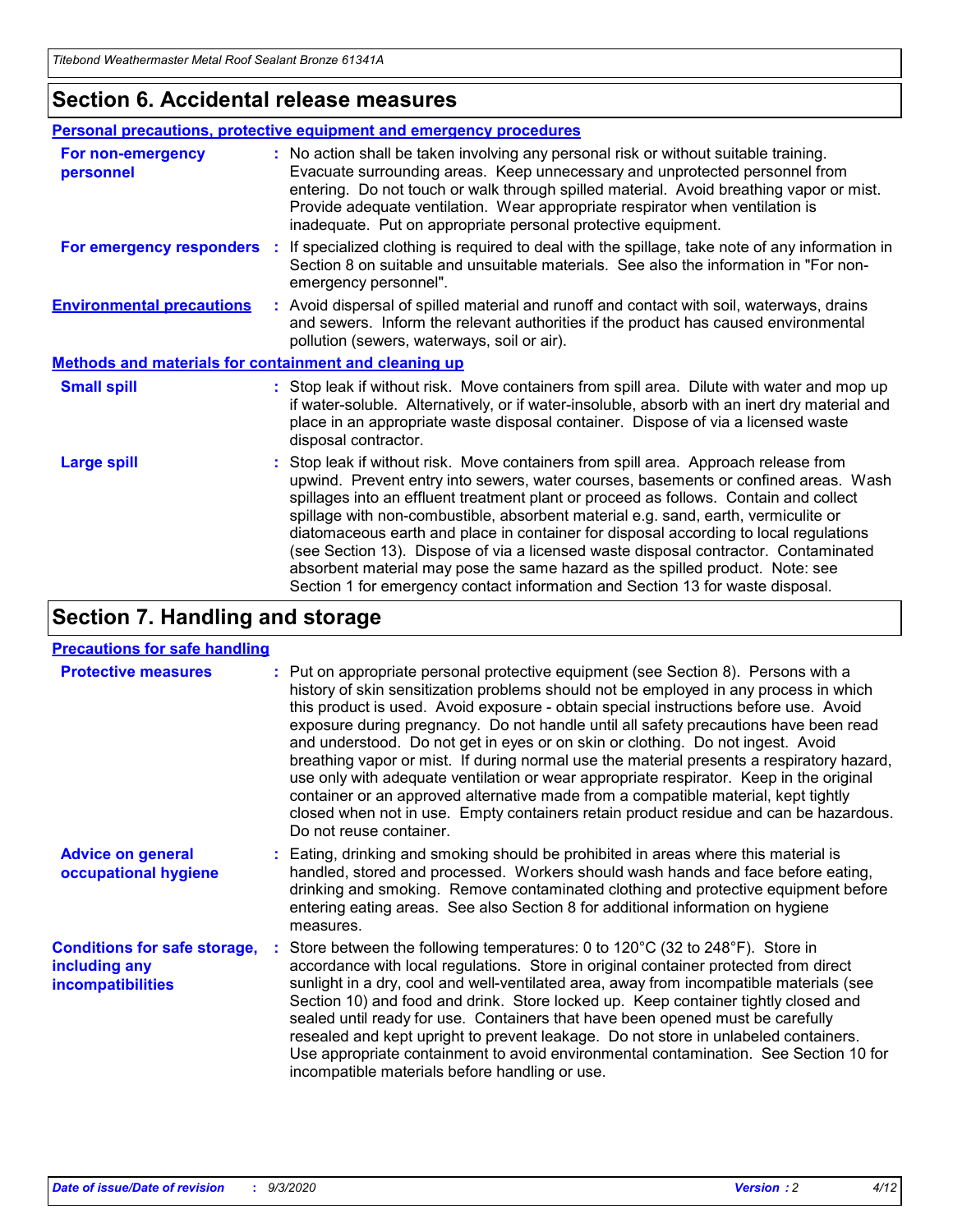# **Section 8. Exposure controls/personal protection**

#### **Control parameters**

#### **Occupational exposure limits**

| <b>Ingredient name</b>                               |    |                        | <b>Exposure limits</b>                                                                                                                                                                                                                                                                                                                                                                                                                                                                                                                                                                                                 |
|------------------------------------------------------|----|------------------------|------------------------------------------------------------------------------------------------------------------------------------------------------------------------------------------------------------------------------------------------------------------------------------------------------------------------------------------------------------------------------------------------------------------------------------------------------------------------------------------------------------------------------------------------------------------------------------------------------------------------|
| 3-aminopropyltriethoxysilane<br>Dibutyltin dilaurate |    |                        | None.<br>ACGIH TLV (United States, 3/2020). Absorbed through skin.<br>Notes: as Sn<br>TWA: $0.1 \text{ mg/m}^3$ , (as Sn) 8 hours.<br>STEL: 0.2 mg/m <sup>3</sup> , (as Sn) 15 minutes.<br>NIOSH REL (United States, 10/2016). Absorbed through skin.<br>Notes: as Sn<br>TWA: 0.1 mg/m <sup>3</sup> , (as Sn) 10 hours.<br>OSHA PEL (United States, 5/2018). Notes: as Sn<br>TWA: $0.1 \text{ mg/m}^3$ , (as Sn) 8 hours.<br>OSHA PEL 1989 (United States, 3/1989). Absorbed through skin.<br>Notes: measured as Sn<br>TWA: 0.1 mg/m <sup>3</sup> , (measured as Sn) 8 hours. Form: Organic                            |
| <b>Appropriate engineering</b><br>controls           |    |                        | : If user operations generate dust, fumes, gas, vapor or mist, use process enclosures,<br>local exhaust ventilation or other engineering controls to keep worker exposure to<br>airborne contaminants below any recommended or statutory limits.                                                                                                                                                                                                                                                                                                                                                                       |
| <b>Environmental exposure</b><br><b>controls</b>     |    |                        | Emissions from ventilation or work process equipment should be checked to ensure<br>they comply with the requirements of environmental protection legislation. In some<br>cases, fume scrubbers, filters or engineering modifications to the process equipment<br>will be necessary to reduce emissions to acceptable levels.                                                                                                                                                                                                                                                                                          |
| <b>Individual protection measures</b>                |    |                        |                                                                                                                                                                                                                                                                                                                                                                                                                                                                                                                                                                                                                        |
| <b>Hygiene measures</b>                              |    |                        | : Wash hands, forearms and face thoroughly after handling chemical products, before<br>eating, smoking and using the lavatory and at the end of the working period.<br>Appropriate techniques should be used to remove potentially contaminated clothing.<br>Contaminated work clothing should not be allowed out of the workplace. Wash<br>contaminated clothing before reusing. Ensure that eyewash stations and safety<br>showers are close to the workstation location.                                                                                                                                            |
| <b>Eye/face protection</b>                           |    |                        | Safety eyewear complying with an approved standard should be used when a risk<br>assessment indicates this is necessary to avoid exposure to liquid splashes, mists,<br>gases or dusts. If contact is possible, the following protection should be worn, unless<br>the assessment indicates a higher degree of protection: chemical splash goggles.                                                                                                                                                                                                                                                                    |
| <b>Skin protection</b>                               |    |                        |                                                                                                                                                                                                                                                                                                                                                                                                                                                                                                                                                                                                                        |
| <b>Hand protection</b>                               |    |                        | : Chemical-resistant, impervious gloves complying with an approved standard should be<br>worn at all times when handling chemical products if a risk assessment indicates this is<br>necessary. Considering the parameters specified by the glove manufacturer, check<br>during use that the gloves are still retaining their protective properties. It should be<br>noted that the time to breakthrough for any glove material may be different for different<br>glove manufacturers. In the case of mixtures, consisting of several substances, the<br>protection time of the gloves cannot be accurately estimated. |
| <b>Body protection</b>                               |    | handling this product. | Personal protective equipment for the body should be selected based on the task being<br>performed and the risks involved and should be approved by a specialist before                                                                                                                                                                                                                                                                                                                                                                                                                                                |
| <b>Other skin protection</b>                         |    |                        | Appropriate footwear and any additional skin protection measures should be selected<br>based on the task being performed and the risks involved and should be approved by a<br>specialist before handling this product.                                                                                                                                                                                                                                                                                                                                                                                                |
| <b>Respiratory protection</b>                        | ÷. | aspects of use.        | Based on the hazard and potential for exposure, select a respirator that meets the<br>appropriate standard or certification. Respirators must be used according to a<br>respiratory protection program to ensure proper fitting, training, and other important                                                                                                                                                                                                                                                                                                                                                         |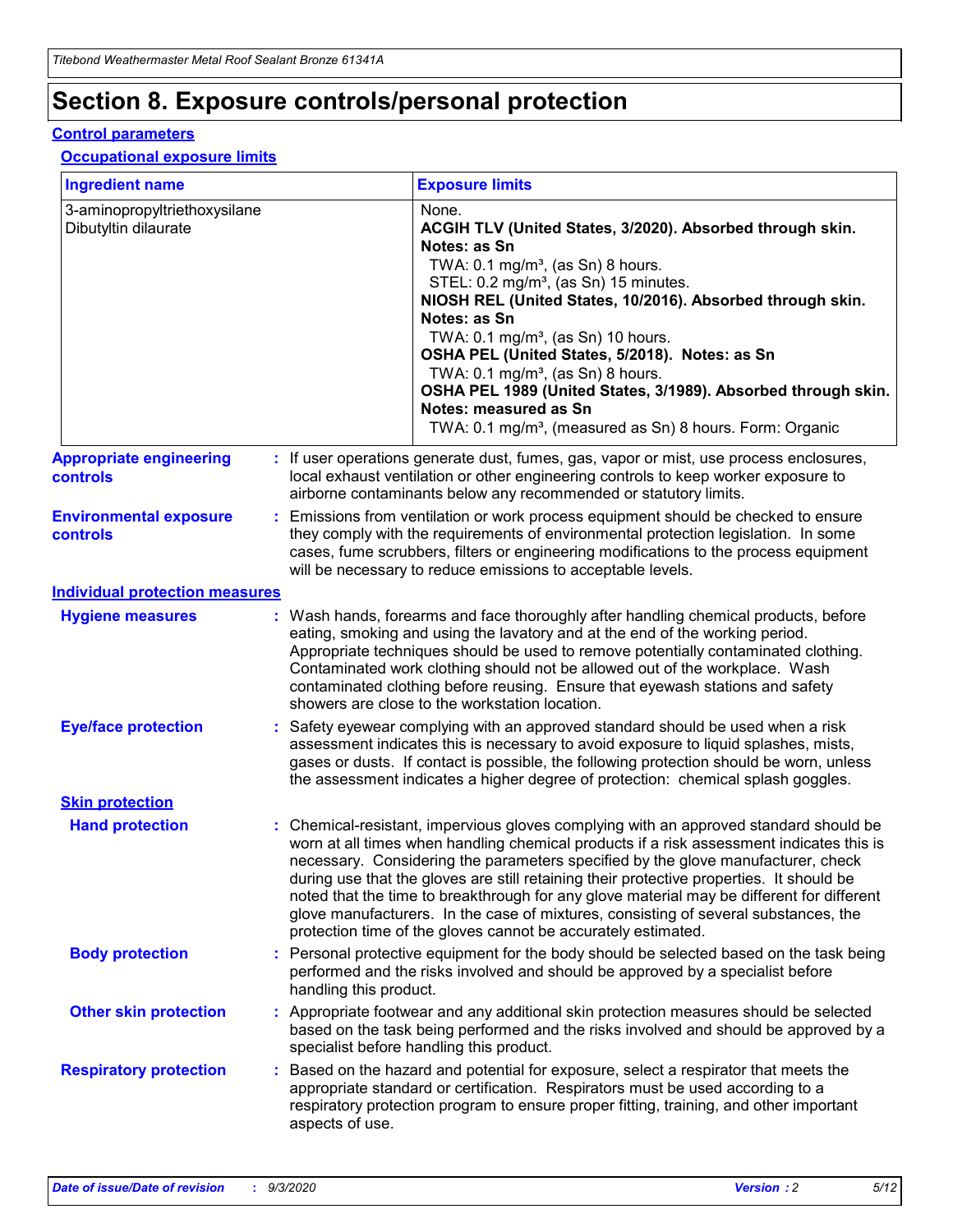### **Section 9. Physical and chemical properties**

#### **Appearance**

| <b>Physical state</b>                             | : Liquid. [Paste.]                                              |
|---------------------------------------------------|-----------------------------------------------------------------|
| Color                                             | Yellowish-brown.                                                |
| Odor                                              | : Characteristic.                                               |
| <b>Odor threshold</b>                             | : Not available.                                                |
| рH                                                | : Not applicable.                                               |
| <b>Melting point</b>                              | : Not available.                                                |
| <b>Boiling point</b>                              | : $>200^{\circ}$ C ( $>392^{\circ}$ F)                          |
| <b>Flash point</b>                                | : Closed cup: $>200^{\circ}$ C ( $>392^{\circ}$ F) [Setaflash.] |
| <b>Evaporation rate</b>                           | $:$ >1 (butyl acetate = 1)                                      |
| <b>Flammability (solid, gas)</b>                  | : Not available.                                                |
| Lower and upper explosive<br>(flammable) limits   | $:$ Not available.                                              |
| <b>VOC (less water, less</b><br>exempt solvents)  | : 0 g/l                                                         |
| <b>Volatility</b>                                 | $: 0\%$ (w/w)                                                   |
| <b>Vapor density</b>                              | : Not available.                                                |
| <b>Relative density</b>                           | $\frac{1}{2}$ $\frac{1}{432}$                                   |
| <b>Solubility</b>                                 | Insoluble in the following materials: cold water and hot water. |
| <b>Solubility in water</b>                        | : Not available.                                                |
| <b>Partition coefficient: n-</b><br>octanol/water | $:$ Not available.                                              |
| <b>Auto-ignition temperature</b>                  | : Not available.                                                |
| <b>Decomposition temperature</b>                  | : Not available.                                                |
| <b>Viscosity</b>                                  | : Not available.                                                |

### **Section 10. Stability and reactivity**

| <b>Reactivity</b>                            |    | : No specific test data related to reactivity available for this product or its ingredients.            |
|----------------------------------------------|----|---------------------------------------------------------------------------------------------------------|
| <b>Chemical stability</b>                    |    | : The product is stable.                                                                                |
| <b>Possibility of hazardous</b><br>reactions |    | : Under normal conditions of storage and use, hazardous reactions will not occur.                       |
| <b>Conditions to avoid</b>                   |    | : No specific data.                                                                                     |
| <b>Incompatible materials</b>                |    | : No specific data.                                                                                     |
| <b>Hazardous decomposition</b><br>products   | ÷. | Under normal conditions of storage and use, hazardous decomposition products should<br>not be produced. |

# **Section 11. Toxicological information**

#### **Information on toxicological effects**

#### **Acute toxicity**

| <b>Product/ingredient name</b> | <b>Result</b>           | <b>Species</b> | <b>Dose</b>                | <b>Exposure</b> |
|--------------------------------|-------------------------|----------------|----------------------------|-----------------|
| 3-aminopropyltriethoxysilane   | <b>ILD50 Dermal</b>     | Rabbit         | 4.29 g/kg                  |                 |
| Dibutyltin dilaurate           | ILD50 Oral<br>LD50 Oral | Rat<br>Rat     | $1.57$ g/kg<br>175 $mg/kg$ |                 |
|                                |                         |                |                            |                 |

**Irritation/Corrosion**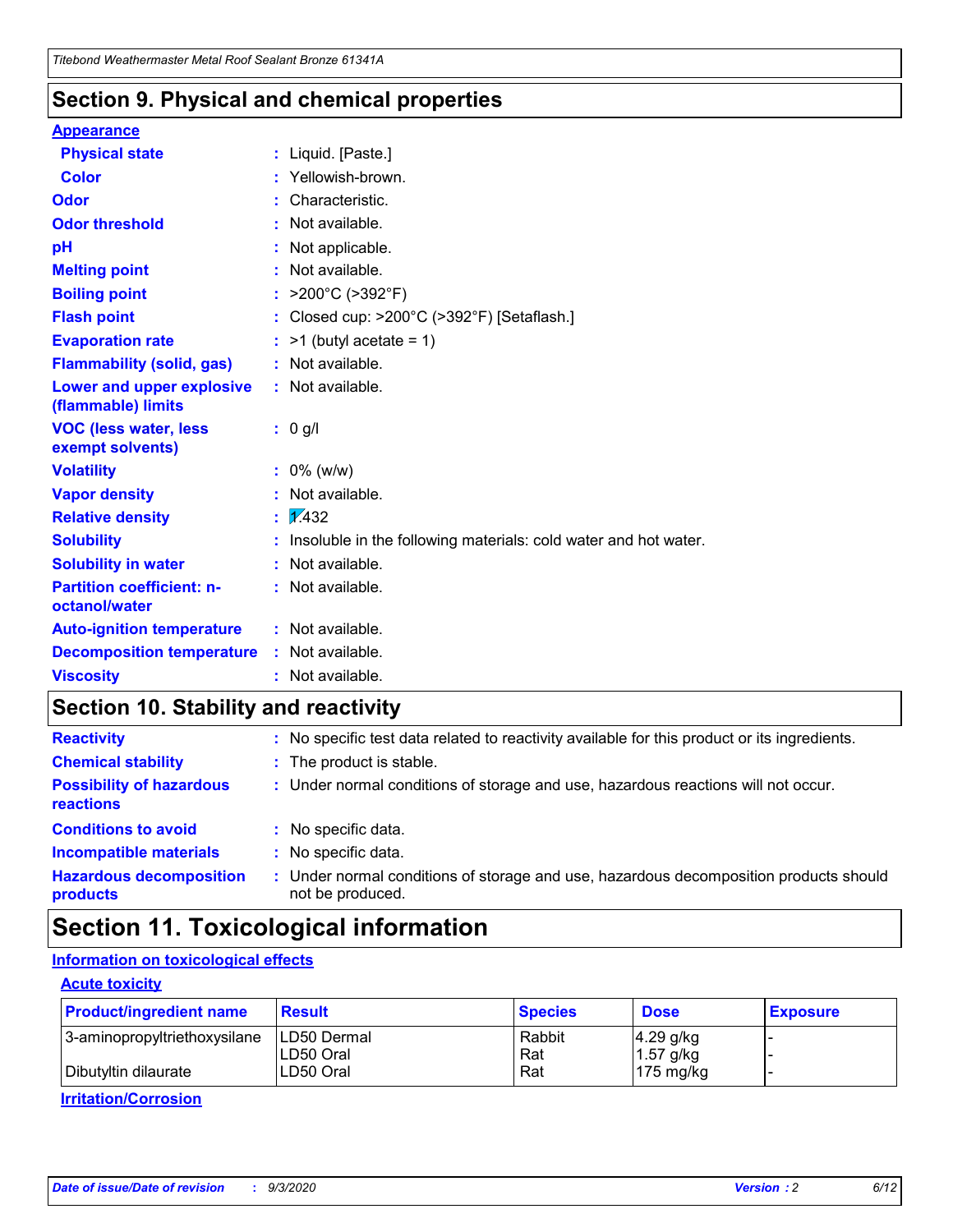# **Section 11. Toxicological information**

| <b>Product/ingredient name</b> | <b>Result</b>            | <b>Species</b> | <b>Score</b> | <b>Exposure</b>    | <b>Observation</b> |
|--------------------------------|--------------------------|----------------|--------------|--------------------|--------------------|
| 3-aminopropyltriethoxysilane   | Eyes - Mild irritant     | Rabbit         |              | $100$ mg           |                    |
|                                | Eyes - Severe irritant   | Rabbit         |              | 24 hours 750       |                    |
|                                |                          |                |              | ug                 |                    |
|                                | Skin - Severe irritant   | Rabbit         |              | 24 hours 5         | -                  |
| Dibutyltin dilaurate           | Eyes - Moderate irritant | Rabbit         |              | mg<br>24 hours 100 |                    |
|                                |                          |                |              | mg                 |                    |
|                                | Skin - Severe irritant   | Rabbit         |              | 500 mg             | -                  |

#### **Sensitization**

Not available.

#### **Mutagenicity**

Not available.

#### **Carcinogenicity**

Not available.

#### **Reproductive toxicity**

Not available.

#### **Teratogenicity**

Not available.

#### **Specific target organ toxicity (single exposure)**

Not available.

#### **Specific target organ toxicity (repeated exposure)**

| <b>Name</b>                                                                  |                                                                                                                             | <b>Category</b>                                     | <b>Route of</b><br>exposure | <b>Target organs</b> |  |  |
|------------------------------------------------------------------------------|-----------------------------------------------------------------------------------------------------------------------------|-----------------------------------------------------|-----------------------------|----------------------|--|--|
| Dibutyltin dilaurate                                                         |                                                                                                                             | Category 1                                          |                             | respiratory system   |  |  |
| <b>Aspiration hazard</b><br>Not available.                                   |                                                                                                                             |                                                     |                             |                      |  |  |
| <b>Information on the likely</b><br>routes of exposure                       | : Not available.                                                                                                            |                                                     |                             |                      |  |  |
| <b>Potential acute health effects</b>                                        |                                                                                                                             |                                                     |                             |                      |  |  |
| <b>Eye contact</b>                                                           | : May cause eye irritation.                                                                                                 |                                                     |                             |                      |  |  |
| <b>Inhalation</b>                                                            |                                                                                                                             | : No known significant effects or critical hazards. |                             |                      |  |  |
| <b>Skin contact</b>                                                          |                                                                                                                             | : May cause skin irritation.                        |                             |                      |  |  |
| <b>Ingestion</b>                                                             |                                                                                                                             | : No known significant effects or critical hazards. |                             |                      |  |  |
| Symptoms related to the physical, chemical and toxicological characteristics |                                                                                                                             |                                                     |                             |                      |  |  |
| <b>Eye contact</b>                                                           | : Adverse symptoms may include the following:<br>irritation<br>watering<br>redness                                          |                                                     |                             |                      |  |  |
| <b>Inhalation</b>                                                            | : Adverse symptoms may include the following:<br>reduced fetal weight<br>increase in fetal deaths<br>skeletal malformations |                                                     |                             |                      |  |  |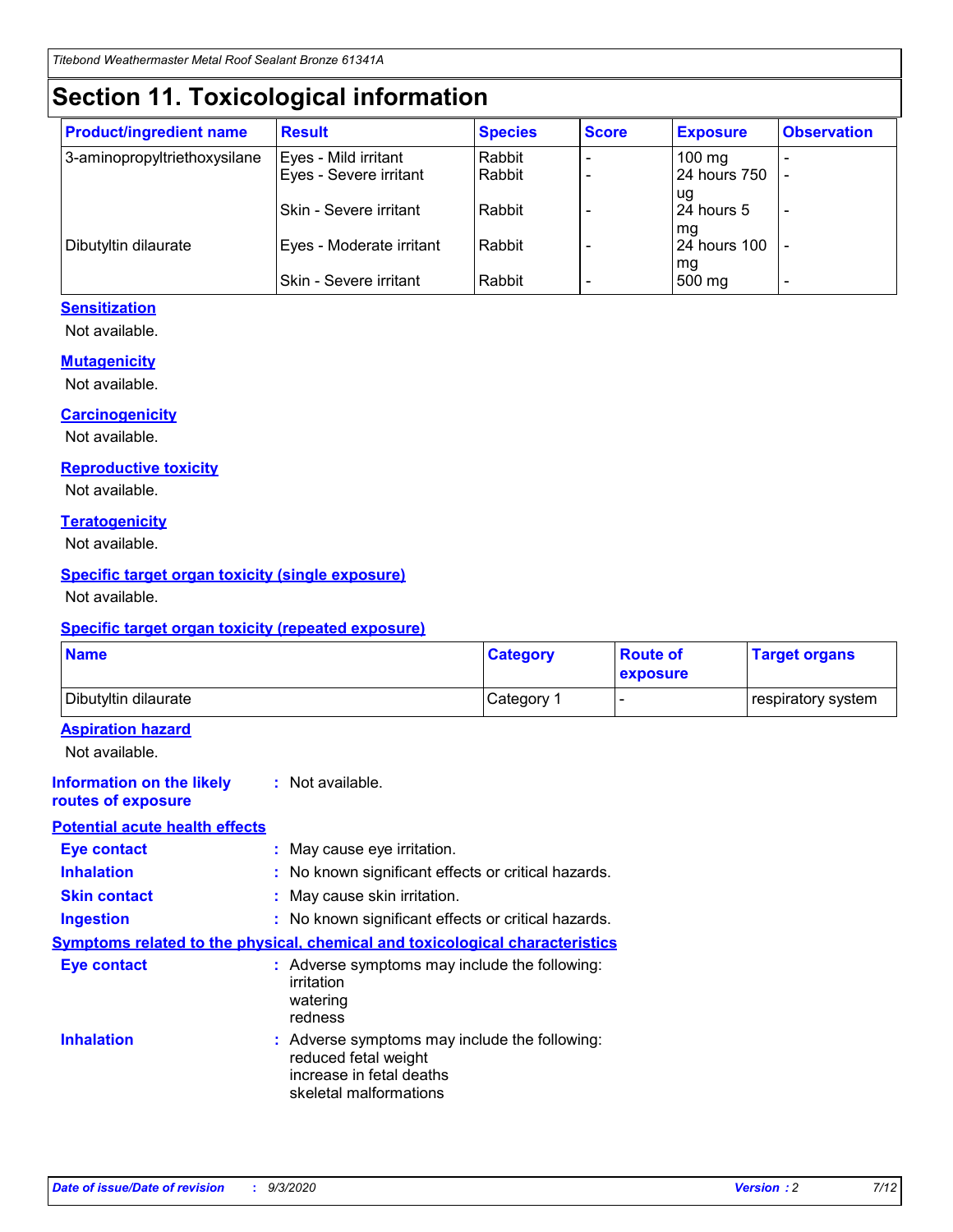*Titebond Weathermaster Metal Roof Sealant Bronze 61341A*

# **Section 11. Toxicological information**

| <b>Skin contact</b>                     | : Adverse symptoms may include the following:<br>irritation<br>redness<br>reduced fetal weight<br>increase in fetal deaths<br>skeletal malformations |
|-----------------------------------------|------------------------------------------------------------------------------------------------------------------------------------------------------|
| <b>Ingestion</b>                        | : Adverse symptoms may include the following:<br>reduced fetal weight<br>increase in fetal deaths<br>skeletal malformations                          |
|                                         | Delayed and immediate effects and also chronic effects from short and long term exposure                                                             |
| <b>Short term exposure</b>              |                                                                                                                                                      |
| <b>Potential immediate</b><br>effects   | : Not available.                                                                                                                                     |
| <b>Potential delayed effects</b>        | : Not available.                                                                                                                                     |
| <b>Long term exposure</b>               |                                                                                                                                                      |
| <b>Potential immediate</b><br>effects   | : Not available.                                                                                                                                     |
| <b>Potential delayed effects</b>        | : Not available.                                                                                                                                     |
| <b>Potential chronic health effects</b> |                                                                                                                                                      |
| Not available.                          |                                                                                                                                                      |
| <b>General</b>                          | : Once sensitized, a severe allergic reaction may occur when subsequently exposed to<br>very low levels.                                             |
| <b>Carcinogenicity</b>                  | : No known significant effects or critical hazards.                                                                                                  |
| <b>Mutagenicity</b>                     | : No known significant effects or critical hazards.                                                                                                  |
| <b>Teratogenicity</b>                   | May damage the unborn child.                                                                                                                         |
| <b>Developmental effects</b>            | : No known significant effects or critical hazards.                                                                                                  |
| <b>Fertility effects</b>                | : May damage fertility.                                                                                                                              |
| <b>Numerical measures of toxicity</b>   |                                                                                                                                                      |
| <b>Acute toxicity estimates</b>         |                                                                                                                                                      |
| الملحلة والمستحيط والمسالم              |                                                                                                                                                      |

Not available.

# **Section 12. Ecological information**

#### **Toxicity**

| <b>Product/ingredient name</b> | <b>Result</b>                                       | <b>Species</b>               | <b>Exposure</b>       |
|--------------------------------|-----------------------------------------------------|------------------------------|-----------------------|
| Dibutyltin dilaurate           | $ CC50>3$ mg/l<br>Chronic EC10 > 2 mg/l Fresh water | Algae<br>Algae - Desmodesmus | 72 hours<br>196 hours |
|                                |                                                     | <b>I</b> subspicatus         |                       |

#### **Persistence and degradability**

| <b>Product/ingredient name</b> | <b>Test</b>                                                                    | <b>Result</b>  |                   | <b>Dose</b> | <b>Inoculum</b>         |
|--------------------------------|--------------------------------------------------------------------------------|----------------|-------------------|-------------|-------------------------|
| Dibutyltin dilaurate           | OECD 301F<br>Ready<br>Biodegradability -<br>Manometric<br>Respirometry<br>Test | 23 % - 28 days |                   |             |                         |
| <b>Product/ingredient name</b> | <b>Aquatic half-life</b>                                                       |                | <b>Photolysis</b> |             | <b>Biodegradability</b> |
| Dibutyltin dilaurate           |                                                                                |                |                   |             | <b>Inherent</b>         |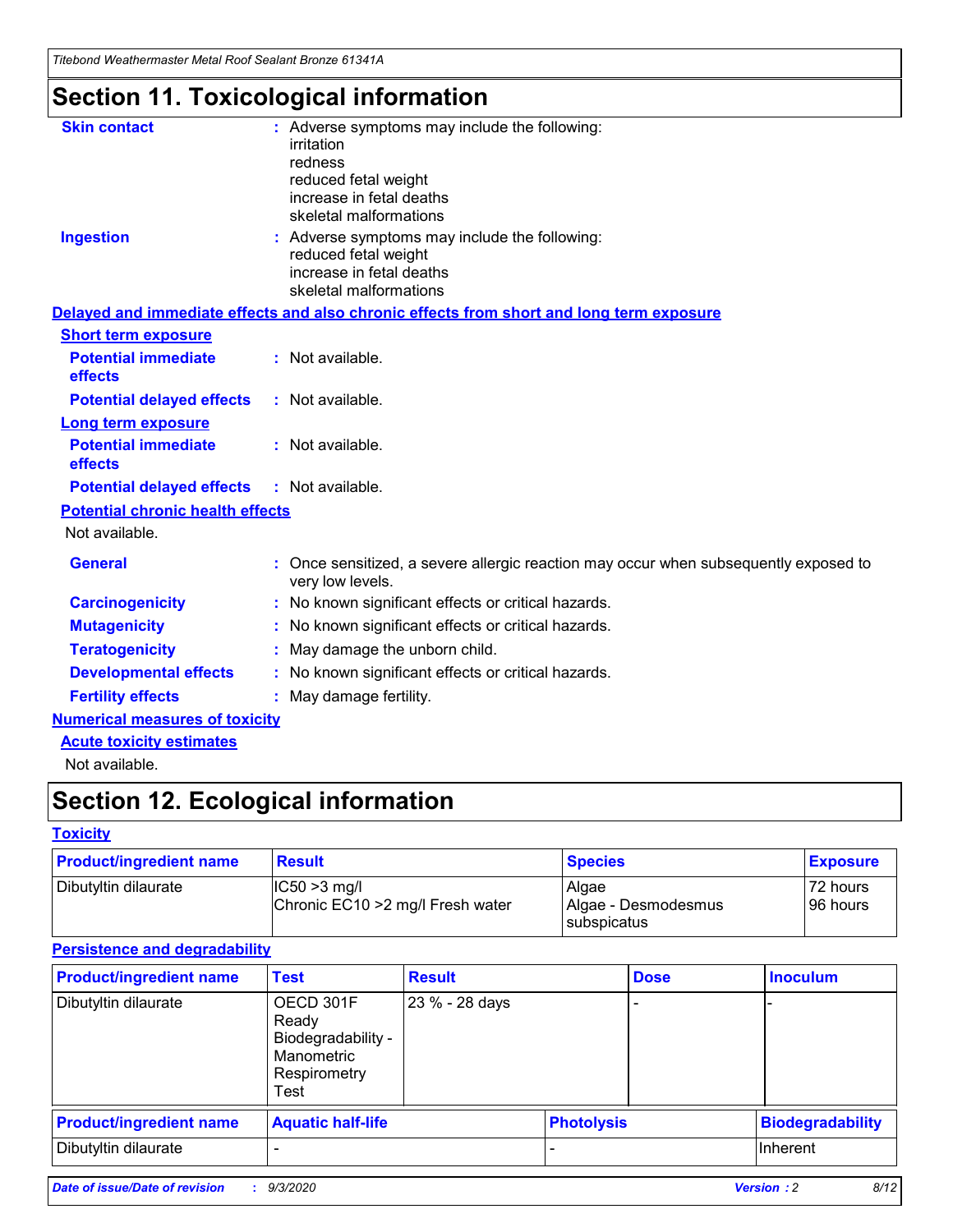# **Section 12. Ecological information**

#### **Bioaccumulative potential**

| <b>Product/ingredient name</b> | $\mathsf{LogP}_\mathsf{ow}$ | <b>BCF</b> | <b>Potential</b> |
|--------------------------------|-----------------------------|------------|------------------|
| 3-aminopropyltriethoxysilane   | 1.7                         | 3.4        | low              |
| Dibutyltin dilaurate           | 4.44                        | 2.91       | low              |

#### **Mobility in soil**

| IVIUWIILV III SUII                                            |                                                     |
|---------------------------------------------------------------|-----------------------------------------------------|
| <b>Soil/water partition</b><br>coefficient (K <sub>oc</sub> ) | : Not available.                                    |
| <b>Other adverse effects</b>                                  | : No known significant effects or critical hazards. |

### **Section 13. Disposal considerations**

**Disposal methods :**

The generation of waste should be avoided or minimized wherever possible. Disposal of this product, solutions and any by-products should at all times comply with the requirements of environmental protection and waste disposal legislation and any regional local authority requirements. Dispose of surplus and non-recyclable products via a licensed waste disposal contractor. Waste should not be disposed of untreated to the sewer unless fully compliant with the requirements of all authorities with jurisdiction. Waste packaging should be recycled. Incineration or landfill should only be considered when recycling is not feasible. This material and its container must be disposed of in a safe way. Care should be taken when handling emptied containers that have not been cleaned or rinsed out. Empty containers or liners may retain some product residues. Avoid dispersal of spilled material and runoff and contact with soil, waterways, drains and sewers.

### **Section 14. Transport information**

|                                      | <b>DOT</b><br><b>Classification</b> | <b>TDG</b><br><b>Classification</b> | <b>Mexico</b><br><b>Classification</b> | <b>ADR/RID</b>           | <b>IMDG</b>              | <b>IATA</b>    |
|--------------------------------------|-------------------------------------|-------------------------------------|----------------------------------------|--------------------------|--------------------------|----------------|
| <b>UN number</b>                     | Not regulated.                      | Not regulated.                      | Not regulated.                         | Not regulated.           | Not regulated.           | Not regulated. |
| <b>UN proper</b><br>shipping name    |                                     |                                     |                                        |                          |                          |                |
| <b>Transport</b><br>hazard class(es) |                                     | $\overline{\phantom{0}}$            | $\qquad \qquad \blacksquare$           | $\overline{\phantom{0}}$ | $\overline{\phantom{0}}$ |                |
| <b>Packing group</b>                 |                                     |                                     |                                        |                          |                          |                |
| <b>Environmental</b><br>hazards      | No.                                 | No.                                 | No.                                    | No.                      | No.                      | No.            |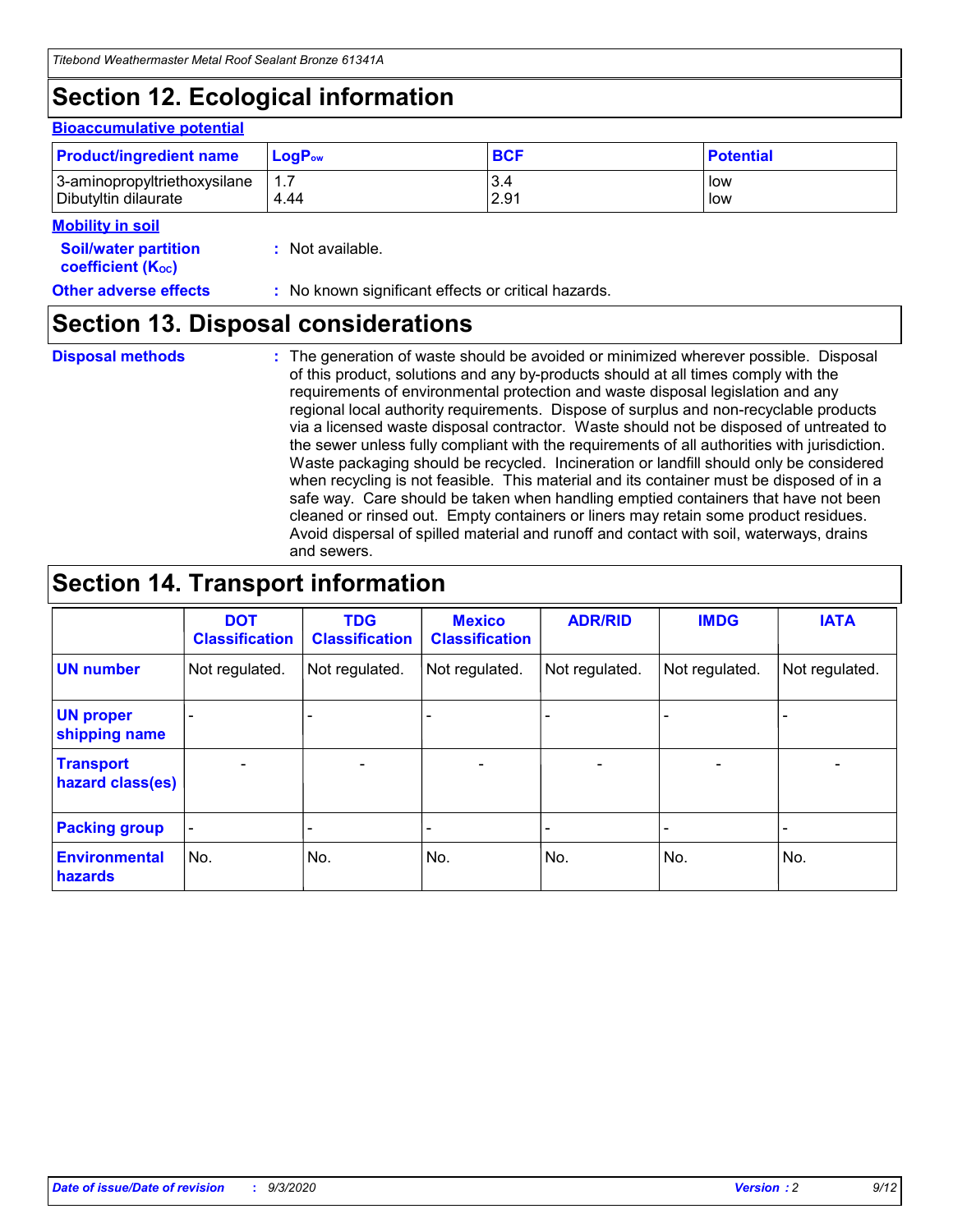# **Section 15. Regulatory information**

#### **U.S. Federal regulations**

#### **SARA 302/304**

#### **Composition/information on ingredients**

No products were found.

| SARA 304 RQ | Not applicable. |
|-------------|-----------------|
|-------------|-----------------|

#### **SARA 311/312**

#### **Classification :** EYE IRRITATION - Category 2B SKIN SENSITIZATION - Category 1 TOXIC TO REPRODUCTION - Category 1B HNOC - Product generates methanol during cure.

#### **Composition/information on ingredients**

| <b>Name</b>                  | $\frac{9}{6}$ | <b>Classification</b>                                                                                                                                                                                                                                                                                      |
|------------------------------|---------------|------------------------------------------------------------------------------------------------------------------------------------------------------------------------------------------------------------------------------------------------------------------------------------------------------------|
| 3-aminopropyltriethoxysilane | $\leq$ 3      | <b>FLAMMABLE LIQUIDS - Category 4</b><br><b>ACUTE TOXICITY (oral) - Category 4</b><br><b>SKIN IRRITATION - Category 2</b><br>EYE IRRITATION - Category 2A                                                                                                                                                  |
| Dibutyltin dilaurate         | ≤0.3          | <b>ACUTE TOXICITY (oral) - Category 3</b><br>SKIN CORROSION - Category 1C<br>SERIOUS EYE DAMAGE - Category 1<br>SKIN SENSITIZATION - Category 1<br><b>GERM CELL MUTAGENICITY - Category 2</b><br>TOXIC TO REPRODUCTION - Category 1B<br>SPECIFIC TARGET ORGAN TOXICITY (REPEATED<br>EXPOSURE) - Category 1 |

#### **State regulations**

**Massachusetts :**

: None of the components are listed.

**New York :** None of the components are listed.

**New Jersey :** None of the components are listed.

**Pennsylvania :** None of the components are listed.

#### **California Prop. 65**

WARNING: This product can expose you to methanol, which is known to the State of California to cause birth defects or other reproductive harm. For more information go to www.P65Warnings.ca.gov.

| Ingredient name | No significant risk<br>level | <b>Maximum</b><br>acceptable dosage<br>level |
|-----------------|------------------------------|----------------------------------------------|
| methanol        |                              | Yes.                                         |

#### **International regulations**

**Chemical Weapon Convention List Schedules I, II & III Chemicals** Not listed.

#### **Montreal Protocol**

Not listed.

**Stockholm Convention on Persistent Organic Pollutants**

Not listed.

#### **UNECE Aarhus Protocol on POPs and Heavy Metals** Not listed.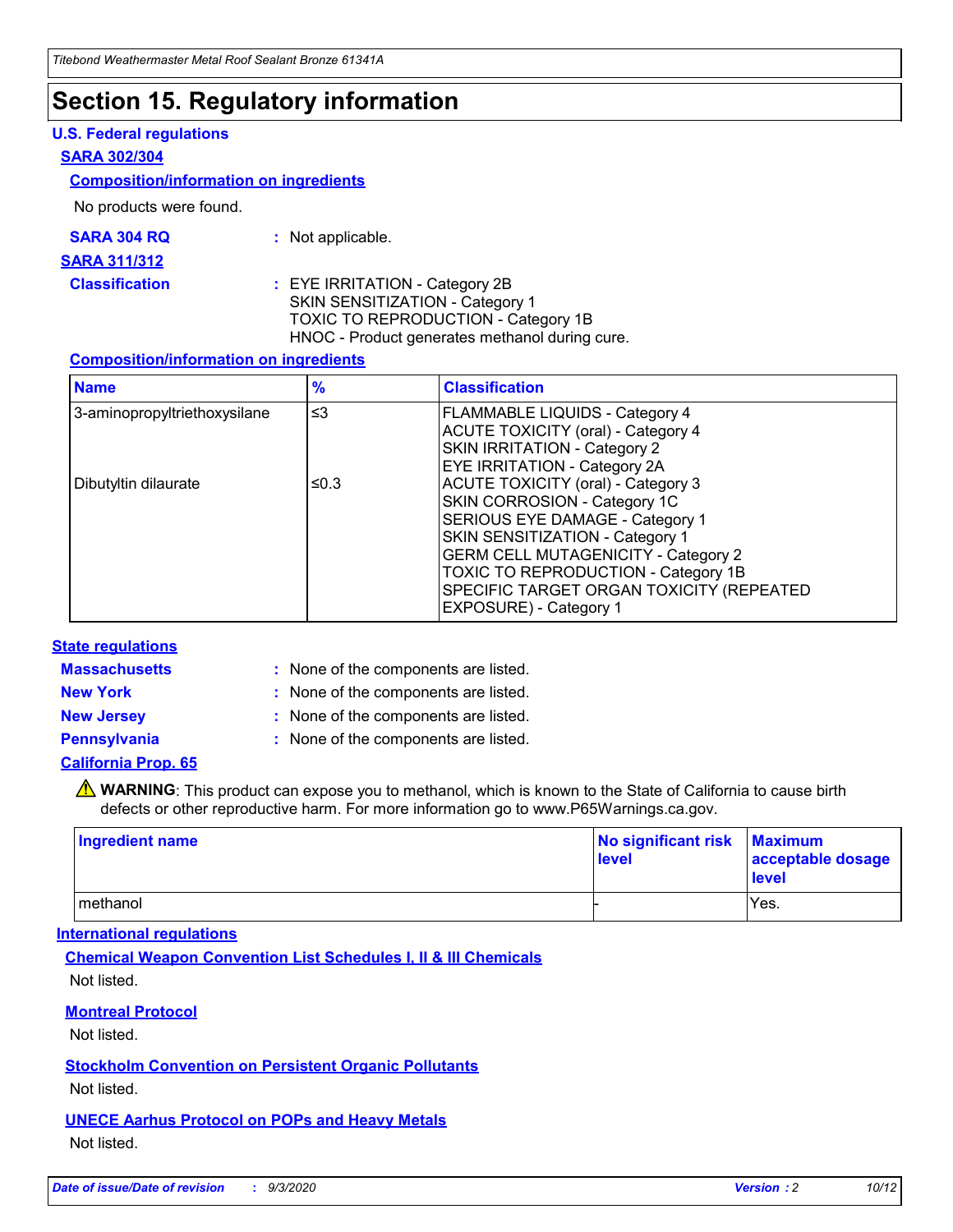# **Section 15. Regulatory information**

#### **Inventory list**

- 
- **China :** Not determined.

**United States TSCA 8(b) inventory**

**:** All components are active or exempted.

# **Section 16. Other information**





**Caution: HMIS® ratings are based on a 0-4 rating scale, with 0 representing minimal hazards or risks, and 4 representing significant hazards or risks. Although HMIS® ratings and the associated label are not required on SDSs or products leaving a facility under 29 CFR 1910.1200, the preparer may choose to provide them. HMIS® ratings are to be used with a fully implemented HMIS® program. HMIS® is a registered trademark and service mark of the American Coatings Association, Inc.**

**The customer is responsible for determining the PPE code for this material. For more information on HMIS® Personal Protective Equipment (PPE) codes, consult the HMIS® Implementation Manual.**

**National Fire Protection Association (U.S.A.)**



**Reprinted with permission from NFPA 704-2001, Identification of the Hazards of Materials for Emergency Response Copyright ©1997, National Fire Protection Association, Quincy, MA 02269. This reprinted material is not the complete and official position of the National Fire Protection Association, on the referenced subject which is represented only by the standard in its entirety.**

**Copyright ©2001, National Fire Protection Association, Quincy, MA 02269. This warning system is intended to be interpreted and applied only by properly trained individuals to identify fire, health and reactivity hazards of chemicals. The user is referred to certain limited number of chemicals with recommended classifications in NFPA 49 and NFPA 325, which would be used as a guideline only. Whether the chemicals are classified by NFPA or not, anyone using the 704 systems to classify chemicals does so at their own risk.**

#### **Procedure used to derive the classification**

| <b>Classification</b>                                                                                                | <b>Justification</b>                                  |
|----------------------------------------------------------------------------------------------------------------------|-------------------------------------------------------|
| <b>EYE IRRITATION - Category 2B</b><br><b>SKIN SENSITIZATION - Category 1</b><br>TOXIC TO REPRODUCTION - Category 1B | Expert judgment<br>Expert judgment<br>Expert judgment |
| <b>History</b>                                                                                                       |                                                       |

| .                                 |             |
|-----------------------------------|-------------|
| <b>Date of printing</b>           | : 4/22/2022 |
| Date of issue/Date of<br>revision | : 9/3/2020  |
| Date of previous issue            | : 9/3/2020  |
| <b>Version</b>                    | $\cdot$ 2   |
|                                   |             |